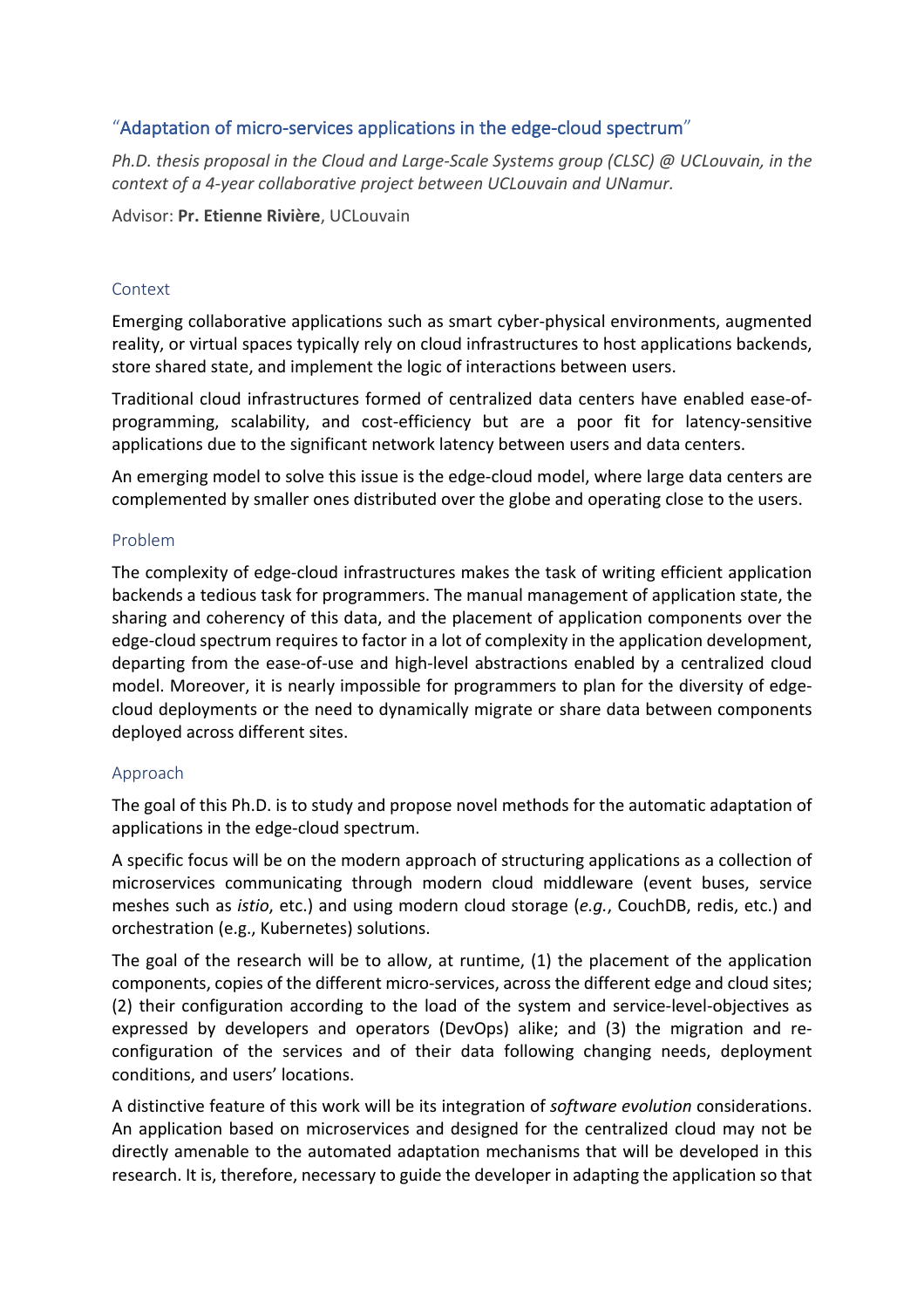it can benefit fully from this adaptation. This adaptation may require, for instance, revisiting schemas and organization of microservices' data, their mode of interaction (synchronous vs. asynchronous), or the level of consistency that is offered for shared, replicated data.

To this end, the research will contribute, in cooperation with other researchers working on the collaborative project, to the definition of joint models of the application, of its execution, and of its adaptation at runtime. These models and the collected data will drive a feedback loop for the developer and allow her/him to evolve the application towards more amenability to edge-cloud deployment and automated adaptation.

### Profile and skills

This thesis is particularly suited for a candidate with interests in Cloud Computing, Operating Systems, Distributed Systems, and Databases. The research will focus on a *systems* approach, meaning that the conceptual contributions must be validated by the development and evaluation of proof-of-concept prototypes. These prototypes will target and integrate with state-of-the-art systems such as the istio service mesh and the Envoy proxy, NoSQL databases such as redis and CouchDB, and cloud management and observability solutions such as Kubernetes and Prometheus.

Proficiency with a low-level systems language such as C or Rust is required. Knowledge of modern cloud languages such as Go and Javascript (node.js), or a strong will to learn them, is also required. The researcher should have a good command of GNU/Linux systems. Experience with distributed systems or cluster computing is a plus.

In addition to the technical skills, the candidate is expected to be able to work in collaboration with other junior and senior researchers active in fields such as software engineering, database engineering, networking, and security. A team player attitude is necessary. Doing a Ph.D. in computer science and particularly in computer systems is a very rewarding but also a very challenging experience due to the need to build prototypes and to run evaluation campaigns on real hardware. The candidate should, therefore, be ready to invest significant conceptual and technical effort towards the realization of the Ph.D.

English will be the primary working language (i.e., speaking French is not a requirement).

### Environment

**The Ph.D. position is funded for a total of 4 years** (competitive salary + research expenses). The Ph.D. candidate will be hosted in the Cloud and Large-Scale Computing group at UCLouvain's ICTEAM (Institute for Information and Communication Technologies, Electronics and Applied Mathematics). She or he will interact with other members of the group as well as members of ICTEAM's Security and Performance of Networked Systems group and of the Research Center on Information Systems Engineering (PReCISE) at the University of Namur.

ICTEAM is a top-level research institute with excellent facilities. The candidate will have access to several distributed clusters with high-end, recent servers and edge resources to test the contributions. UCLouvain is Belgium's largest French-speaking university and is ranked in the first 100 institutions for computer science and information systems by the QS World University Ranking. The position is in Louvain-la-Neuve, a modern city 30 kms south of Brussels with excellent quality of life and connectivity to Belgium, Europe, and the world.